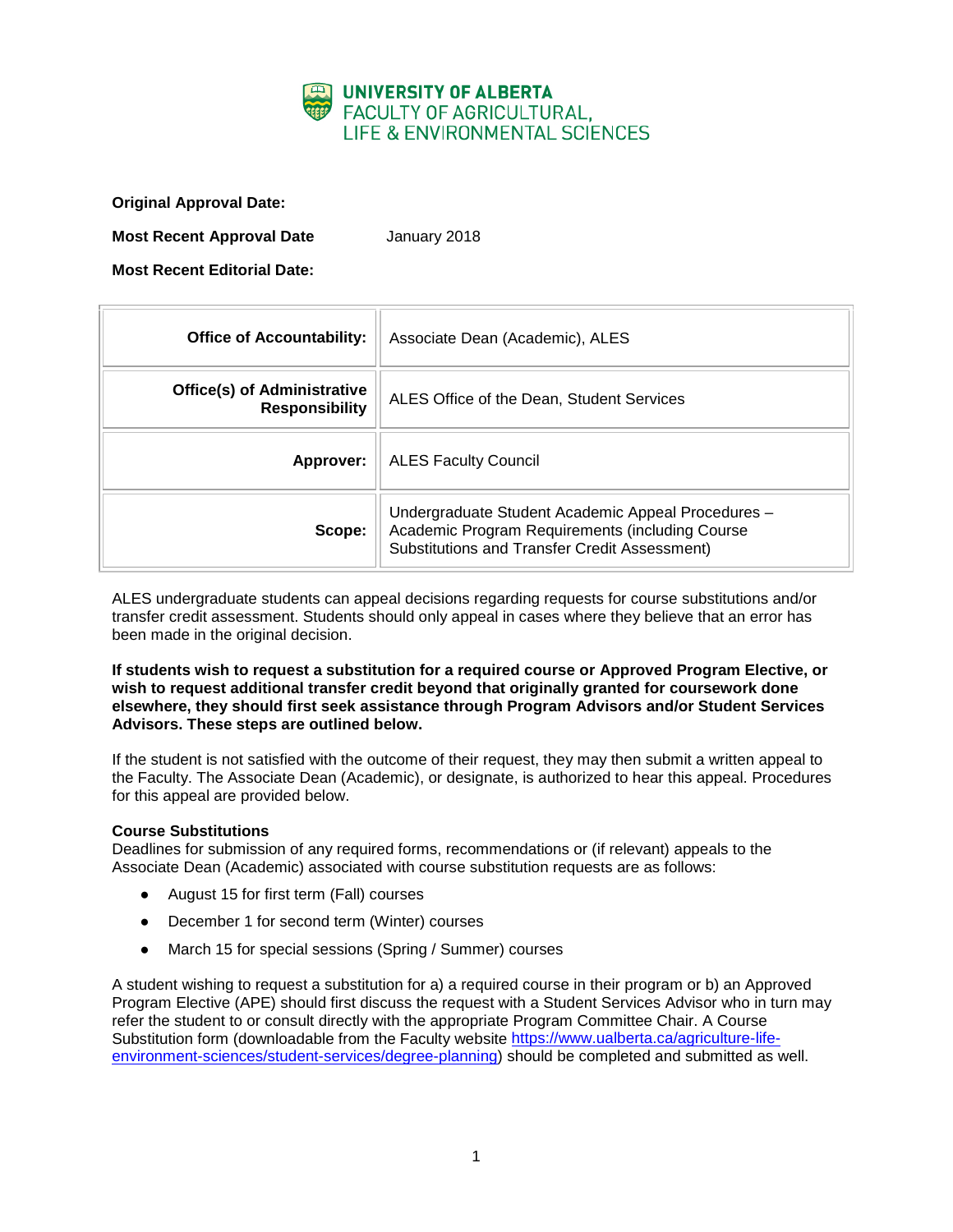

- The Student Services Advisor or Program Committee Chair may ask for a written submission from the student in support of their request, outlining the nature of the request and any reasons justifying the deviation from program requirements.
- A decision on the student's request will be made by the Student Services Advisor after reviewing all relevant information and (if needed) consulting with the Program Committee Chair or other academic staff. The student will be notified of the decision by Student Services.
- If the request is denied, the student may submit an appeal (in writing) to the Associate Dean (Academic). The steps to be followed are provided below.

### **Transfer Credit**

Assessment of transfer credit (i.e., credit for coursework taken at another post-secondary institution) is normally done at time of admission into the student's University of Alberta program. However, there may be instances where students wish to request additional transfer credit. ALES students participating in an exchange program will also need to request transfer credit for any academic coursework completed during the exchange.

A student wishing to request transfer credit should first discuss the request with a Student Services Advisor who in turn may refer the student to or consult directly with the appropriate Program Committee Chair. A Course Substitution form (downloadable from the Faculty website [https://www.ualberta.ca/agriculture-life-environment-sciences/student-services/degree-planning\)](https://www.ualberta.ca/agriculture-life-environment-sciences/student-services/degree-planning) should be completed and submitted as well.

- The student may be asked for a written submission in support of the request, outlining the justification for being granted the requested transfer credit. Students may be requested to provide course outlines/syllabi and other course materials and/or copies of transcripts.
- A decision on the student's request will be made by the Student Services Advisor after reviewing all relevant information and (if needed) consulting with the Program Committee Chair or other academic staff. The student will be notified of the decision by Student Services.
- If the request is denied, the student may submit an appeal (in writing) to the Associate Dean (Academic). The steps to be followed are provided below.

# **Appeals to the Associate Dean (Academic)**

If the student is not satisfied with the outcome from their course substitution or transfer credit request, they may submit an appeal in writing to the Associate Dean (Academic). Students should only appeal if an error has been made in the original decision

## **Communication**

Effective delivery of appeal-related materials is governed by [GFC Policy Section 1.5.3 \(Service and](http://www.governance.ualberta.ca/StudentAppeals/AcademicAppealsPolicy/15AppealProcedures/153ServiceandNotice.aspx)  [Notice\).](http://www.governance.ualberta.ca/StudentAppeals/AcademicAppealsPolicy/15AppealProcedures/153ServiceandNotice.aspx) Delivery is deemed to have been effected with one of the following:

- The day after an e-mail has been sent
- On the date of pick-up
- Personal receipt of hand or courier delivery
- Seven calendar days following regular or registered mailing

All written communication will normally be via email, although students have the option of communicating in person or by mail as well. All email communication will be sent to the student's ualberta.ca e-mail account. Email communication from the student must also come from their ualberta.ca account.